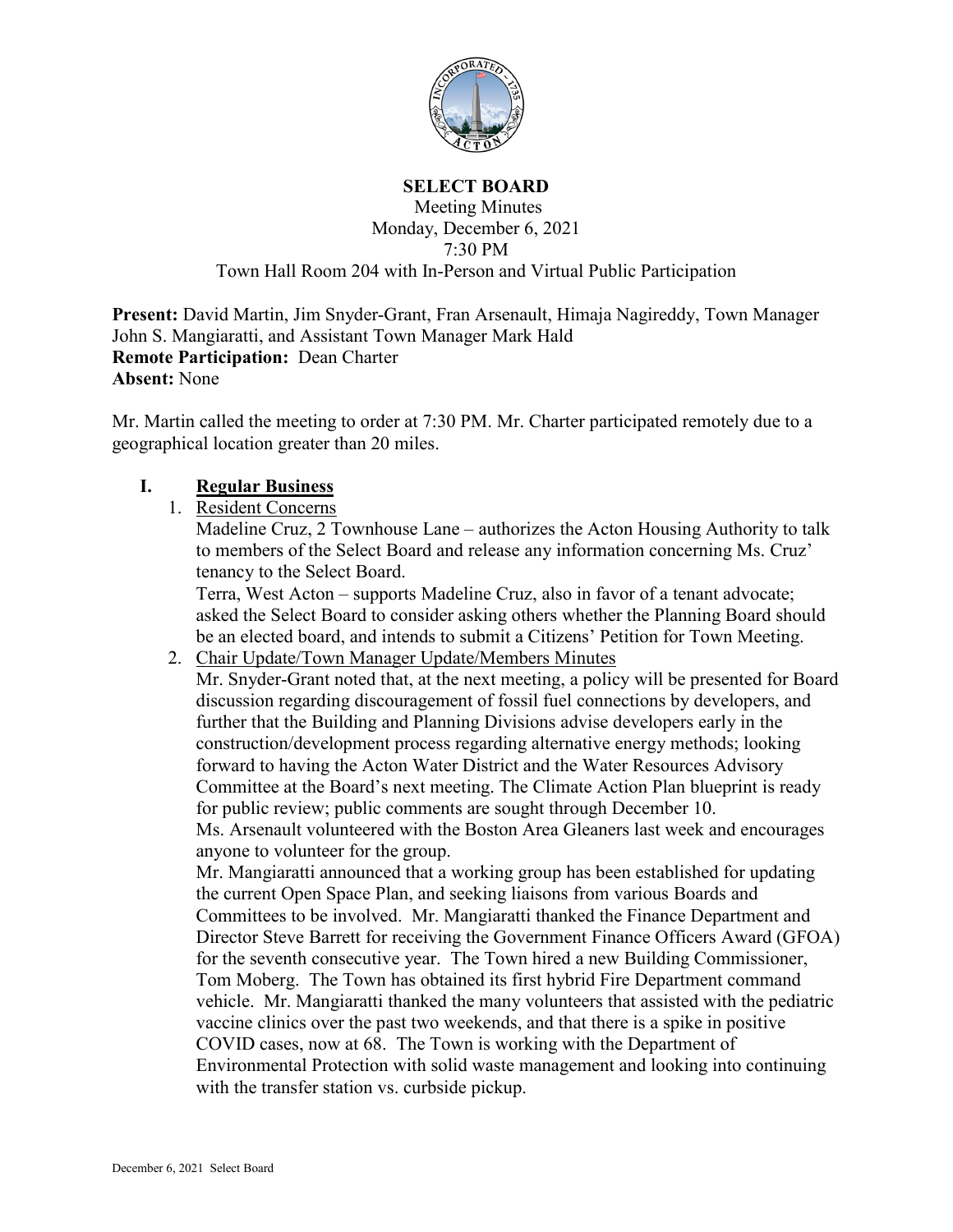

# **II. Public Hearings**

## 3. 7:35 PM Tax Classification Hearing

Brian McMullen first updated the Board regarding the tax abatement programs available to residents who qualify. Then, Mr. McMullen explained that there are four votes required before setting the tax rate: the Residential Factor, and the adoption of any of three possible exemptions: open space, residential, and small business. Mr. McMullen explained the residential factor and the three possible exemptions, reviewed the recent history of these exemptions in Acton, and explained why the assessors do not recommend any of the exemptions at this time.

Ann Chang, South Acton encouraged the Board to adopt a residential factor of 1. Terra, West Acton – questioned the number of seniors participating in property tax exemption programs, and noted there are 400 people in Acton earning less than \$17,000 annually.

Debra Simes, Concord Road – asked about the personal properties that were eligible for exemption vs. people that own investment properties. Mr. McMullen explained that there are hardship applications that are reviewed on a case-by-case basis.

- **Mr. Snyder-Grant moved, seconded by Ms. Nagireddy to close the hearing and voted unanimously by roll call vote 5-0.**
- **Mr. Snyder-Grant moved, seconded by Ms. Arsenault to adopt a residential rate of 1.0 and voted unanimously by roll call vote 5-0.**
- **Mr. Snyder-Grant moved, seconded by Ms. Arsenault to not adopt an open space exemption and voted unanimously by roll call vote 5-0.**
- **Mr. Snyder-Grant moved, seconded by Ms. Arsenault to adopt a residential exemption and voted unanimously by roll call vote 5-0.**
- **Mr. Snyder-Grant moved, seconded by Ms. Arsenault to not adopt a small business exemption and voted unanimously by roll call vote 5-0.**

## **III. New/Special Business**

4. Town Manager Recommended Municipal Budget for Fiscal Year 2023 (Joint Meeting with the Finance Committee)

The Finance Committee joined the Select Board and called its meeting to order. Mr. Mangiaratti presented the Town Manager's proposed FY23 Municipal Budget. The Select Board Chair and Town Manager received questions and comments from the Finance Committee.

Mr. Snyder-Grant suggested that if adding a renter advocate to the budget is not able to happen soon, a good alternative might be contracting with Regional Housing Services Office to provide renter advocacy services. Ms. Nagireddy asked about the \$750,000 allotted for sidewalk construction if it only included the design study, and appreciated the equity focus included in the proposed budget. Mr. Charter appreciated the support of the forestry program.

Charlie Kadlec, Paul Revere Road – asked about the status of the regional Acton-Concord dispatch center. Mr. Mangiaratti stated it is not reflected in the FY23 budget, however, the process is still underway and will be represented in a future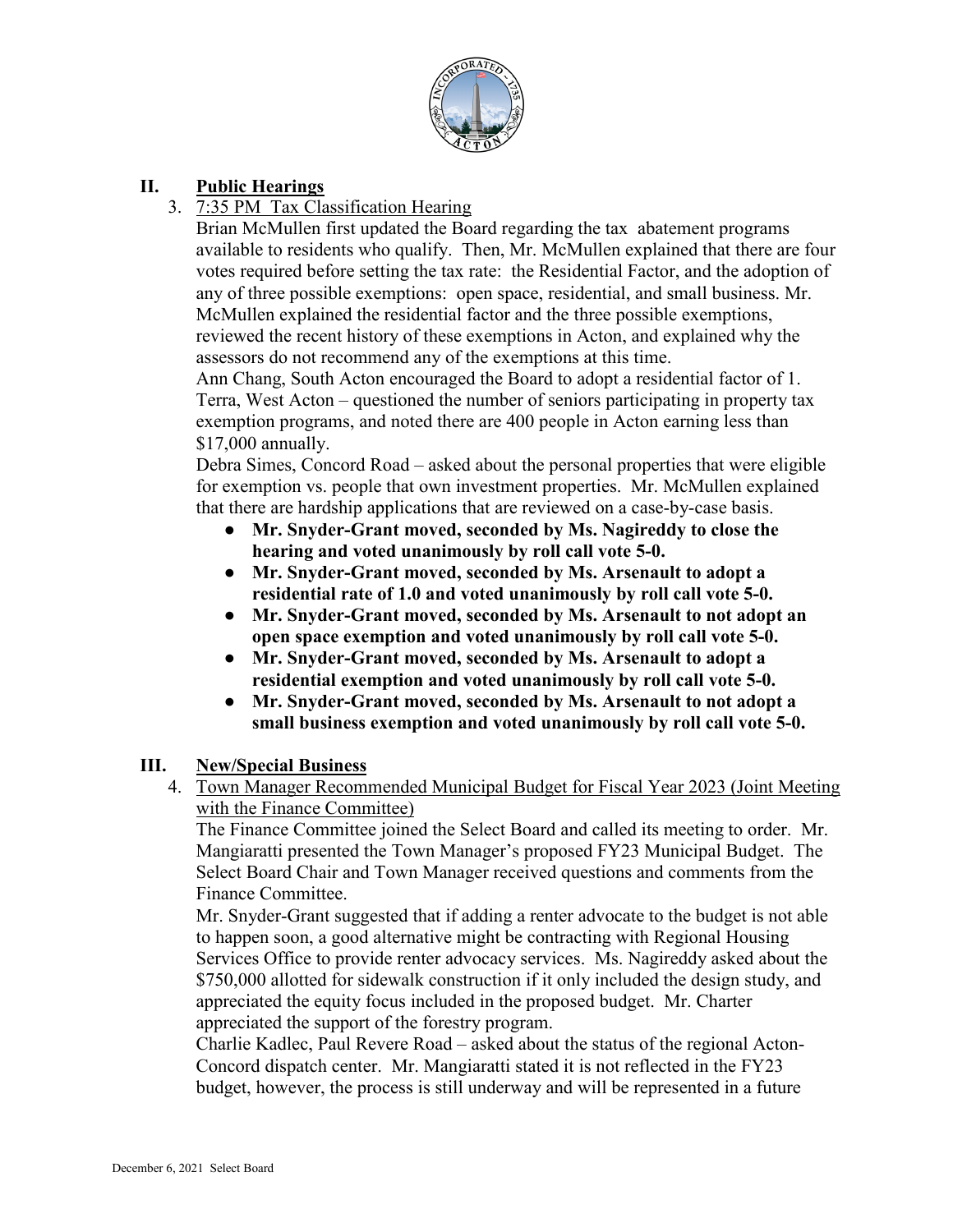

budget. Also requesting if any new FT positions being considered as part of the FY 23 budget be a separate warrant article.

Ann Chang, South Acton – questioned about how the Select Board was going to do a new Fair Housing legal review inside the recodification of the Zoning Bylaws. Alissa Nicol, School Street – concerned about the Sidewalk budget amount, adding impervious asphalt increases the chance of flooding and stormwater management. Mark Bishop, West Acton – questioned about a slide regarding the requests from the Water District.

Debra Simes - questioned if the analyst position would be supporting the Public Works and the Sustainability Director or would be supporting other departments. Terra, West Acton – concerned about a position for equity for zoning and that it would benefit developers and would not support low income residents. The Finance Committee voted to adjourn its meeting.

5. Approve District Reprecincting and New Precinct Map

Mr. Mangiaratti provided an update that the State had updated the voting precincts once more since the previous Board vote to accept the new precincts. There is a new split in the  $6<sup>th</sup>$  precinct. The goal is to divide each district to contain approximately three thousand registered voters.

Linda Vieira questioned when the voters were going to be notified of the new precincts and locations where they will be voting. Mr. Martin noted that Board approved a single polling location and if voters will be notified if they will be having a new representative. Mr. Mangiaratti stated postcards will be sent via U.S. Mail. **Ms. Arsenault moved, seconded by Ms. Nagireddy to approve the updated precinct map and voted unanimously by roll call vote 5-0.**

6. Board to Discuss Requirements for Renovating the Asa Parlin House as a Cultural Center

Mr. Martin reiterated since the last meeting that the design was leaning more toward small meeting areas and away from a cultural center for larger events Several comments made by Mr. Martin requested to have a larger meeting room and to include a kitchenette and more storage for catering purposes. The architect sent back revised conceptual plans based on the comments received by the Board at a previous meeting. Mr. Martin would like to see more space in the design to be allocated to the lobby. Mr. Martin feels the new design is still not large enough for storage or a food storage/preparation area. Mr. Charter felt that the design is growing more than originally planned, and was concerned about the money being requested from Community Preservation funds. Mr. Snyder-Grant was in favor of moving forward at a minimum cost. Mr. Charter commented on the thought of utilizing the town-leased space at 30 Sudbury Road which contains a commercial kitchen. Christi Andersen, Main Street – suggested looking into other potential use for the property, including parking, as she has concerns about the current parking availability especially during popular times at the Memorial Library and playground. Alissa Nicol, School Street – confused what the term "cultural center" meant and

assumed it was for educational presentations and not for festivals and feels that there

December 6, 2021 Select Board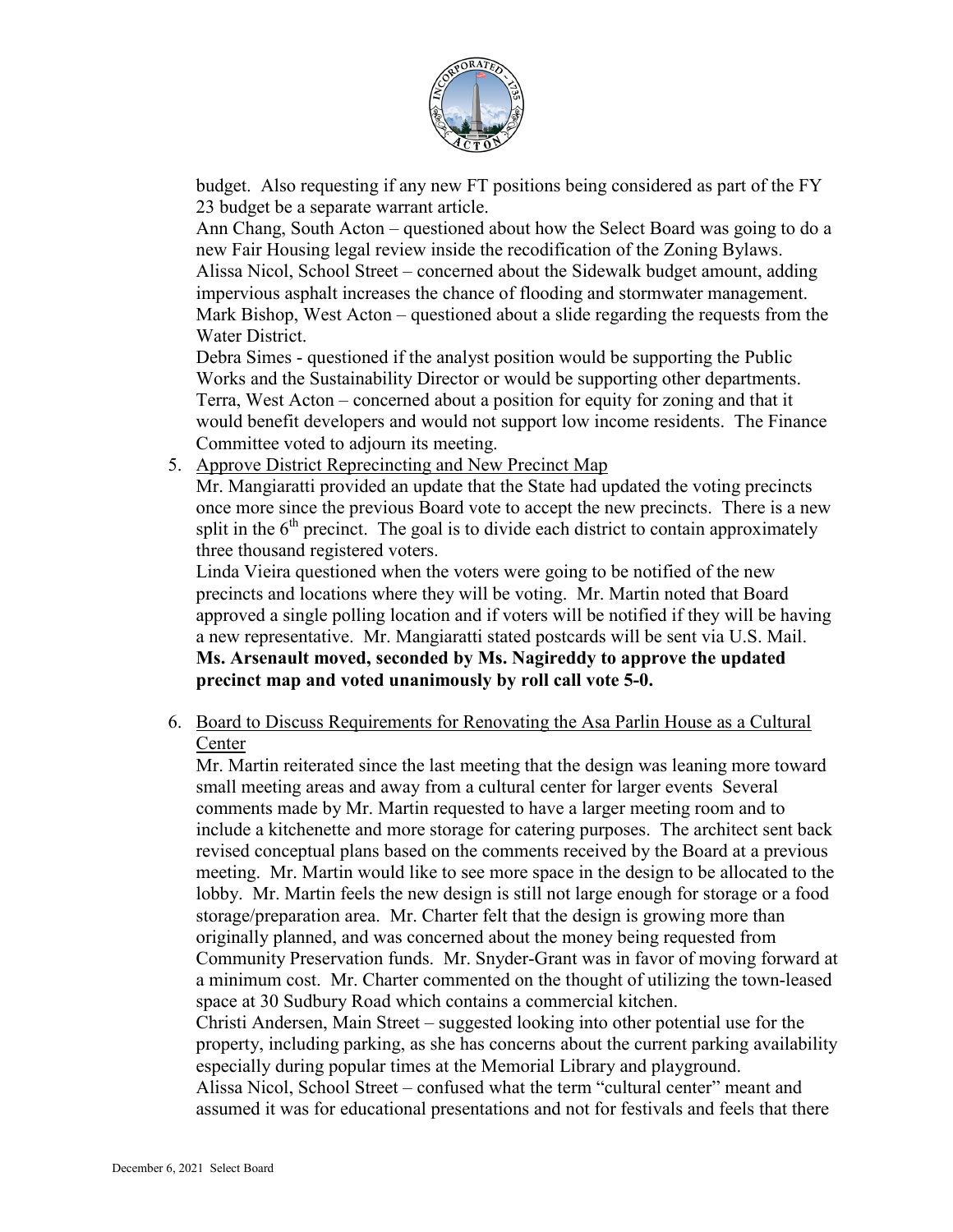

are already meeting spaces for this type of center, identified the purpose of the purchase in 1996 was to create parking for the library and concerned about the price tag for the project. Feels that the building should be used for meetings in general for Boards and Committees, and Library staff for programs.

Jason Cole, Nashoba Rd – clarified a statement made at the public forum regarding consideration for the use of the building would be to raze the house to create more parking; supports turning the property into an outdoor meeting space location with additional parking; requested not further investing in the building.

David Honn, School Street – noted that the Historic District Commission would not approve the demolition of the building and feels the building will get plenty of use. Dawn Wang, member of the Acton-Boxborough Cultural Council, feels culture is the heart of the town; 26% of the Town's population is Asian and feels there is no specific location for their receptions and (the ABCC) have to go to the Boxborough library ; feels that it would be well used if audio-visual equipment is installed. Bettina Abe, commented on conversations with Vivian Birchall to have a building for cultural purposes that could be scheduled through the Memorial Library. Terra, West Acton – doesn't think the building is large enough to be used as a community center.

The Board generally agreed with the Town Manager's recommendation to move the project forward with the CPC application that was submitted to the CPC and include it at Town Meeting in May.

- 7. Approve Municipal Support of Universal School Meal Legislation Sign On Letter **Ms. Nagireddy moved, seconded by Mr. Snyder-Grant to approve municipal support of universal school meal legislation sign on letter and voted unanimously by roll call vote 5-0.**
- 8. Discuss Designation of Select Board Liaison to the Acton-Boxborough Community Resource Network

Mr. Snyder-Grant explained to the Board what the Network takes care of and offers to the community. Mr. Snyder-Grant offered to be the liaison from the ABCRN. **Mr. Snyder-Grant moved, seconded by Ms. Arsenault and voted unanimously 5-0 to establish a formal liaison to the Acton-Boxborough Community Resource Network.** The Board agreed by a "thumbs up" consensus that Mr. Snyder-Grant serve as liaison to ABCRN.

9. Designate Town Manager to Sign Refinance Documents Related to Affordable Housing Units

Mr. Mangiaratti requested the Select Board authorize the Town Manager to sign refinancing documents. Mr. Martin read the motion.

**Ms. Arsenault moved, seconded by Mr. Snyder-Grant and voted unanimously by roll call vote (5-0) to authorize the Town Manager to act as the Select Board's designee for the purpose of acting on the following administrative matters not requiring the attention of the Select Board, where the Town is required to act, in order to ensure that such matters are acted on promptly:**

**a. Approval of mortgage refinancing, leasing of the unit, or subordination of town mortgage due to refinancing**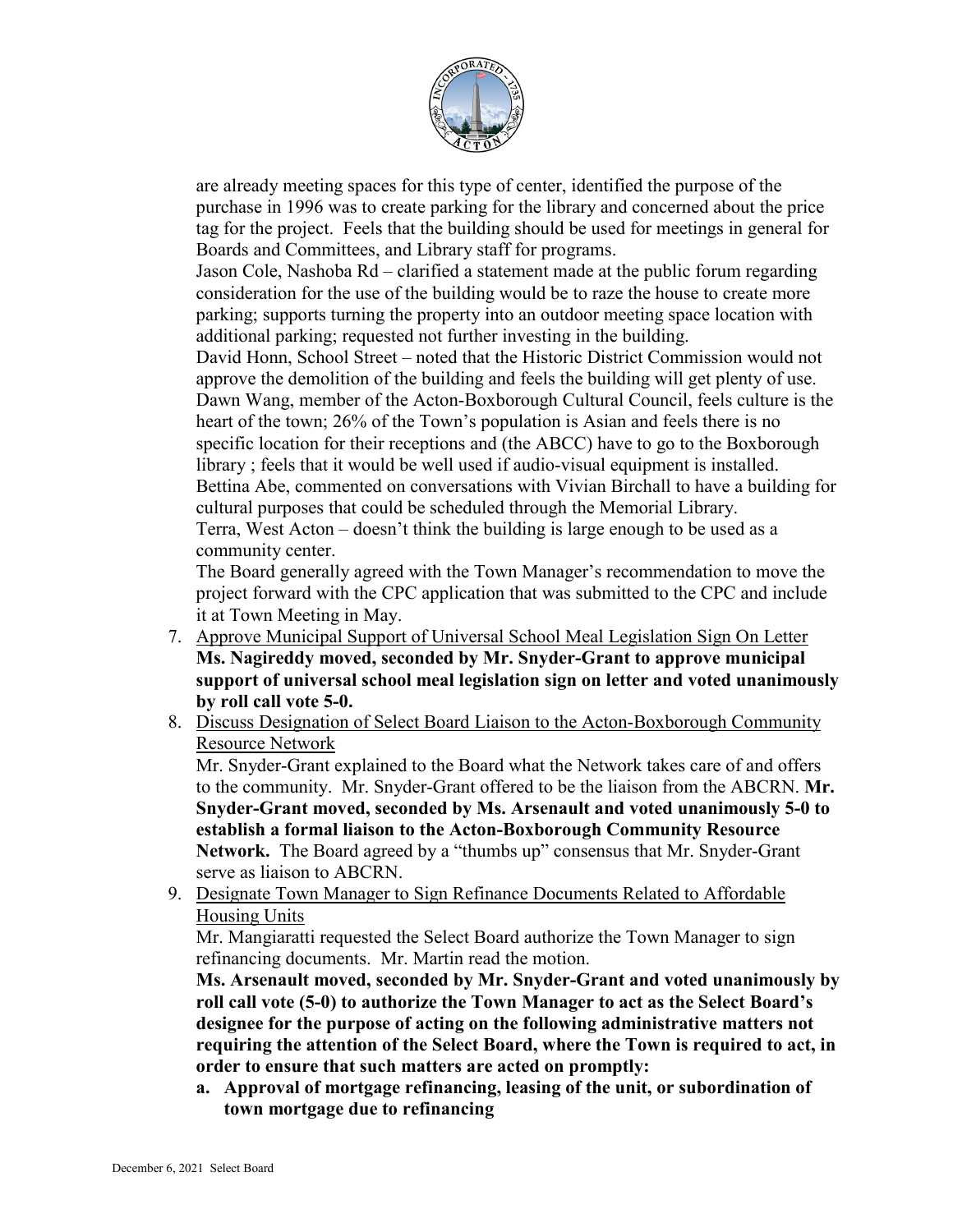

- **b. Declining to exercise the Town's right to purchase ownership units or any portion thereof, upon notice of the Owner's intention to sell, dispose of, or otherwise convey the property, or locating an eligible purchaser for the same,;**
- **c. Obtaining, recording, signing, and acknowledging Compliance Certificates prior to the resale of any affordable units;**
- **d. Reviewing and approving minor amendments to a previously executed Regulatory Agreement;**
- **e. Submitting any information, documents, or certifications requested by DHCD to evidence the continuing compliance of a LIP project sponsor and Town with any regulatory agreement's terms, including the required annual certifications that LIP units are generally being maintained in a manner consistent with applicable DHCD regulations, guidelines, Regulatory Agreements, and deed riders;**
- **f. Giving notice to DHCD of any default, violation or breach of either a LIP project sponsor or the Town; and**
- **g. Approval of annual rents for LIP rental projects.**
- 10. Discuss Change to Water Resource Advisory Committee Charge Ms. Nagireddy explained that WRAC requested that the topic be brought to the Board to increase the voting members from five to six. **Ms. Nagireddy moved, seconded by Ms. Arsenault and approved unanimously by roll call vote 5-0 to change the Water Resource Advisory Committee Charge from five to six full voting members.**
- **IV. Consent Items**

**Mr. Snyder-Grant moved, seconded by Ms. Arsenault to approve consent items 11-16 inclusive and voted unanimously by roll call (5-0).**

**Mr. Snyder-Grant moved, seconded by Ms. Nagireddy to adjourn and voted unanimously by roll call vote (5-0). Meeting adjourned at 10:35 PM.**

## **Documents and Exhibits Used During this Meeting**

- Agenda, November 15, 2021
- Tax abatement program description
- Tax Classification Hearing Presentation
- Town Manager Recommended Municipal Budget for Fiscal Year 2023 Presentation
- District Reprecincting Email from Eva Szkaradek Dated November 29, 2021 and New Precinct Map
- Email from Town Manager Dated December 2, 2021 Regarding Asa Parlin Requirements
- Municipal Support of Universal School Meal Legislation Sign On Letter
- Email from Jim Snyder-Grant Dated November 21, 2021 Requesting Designating a Liaison to the Acton-Boxborough Community Resource Network
- Motion to Designate Town Manager to Act on Certain Administrative Matters with Respect to LIP Housing